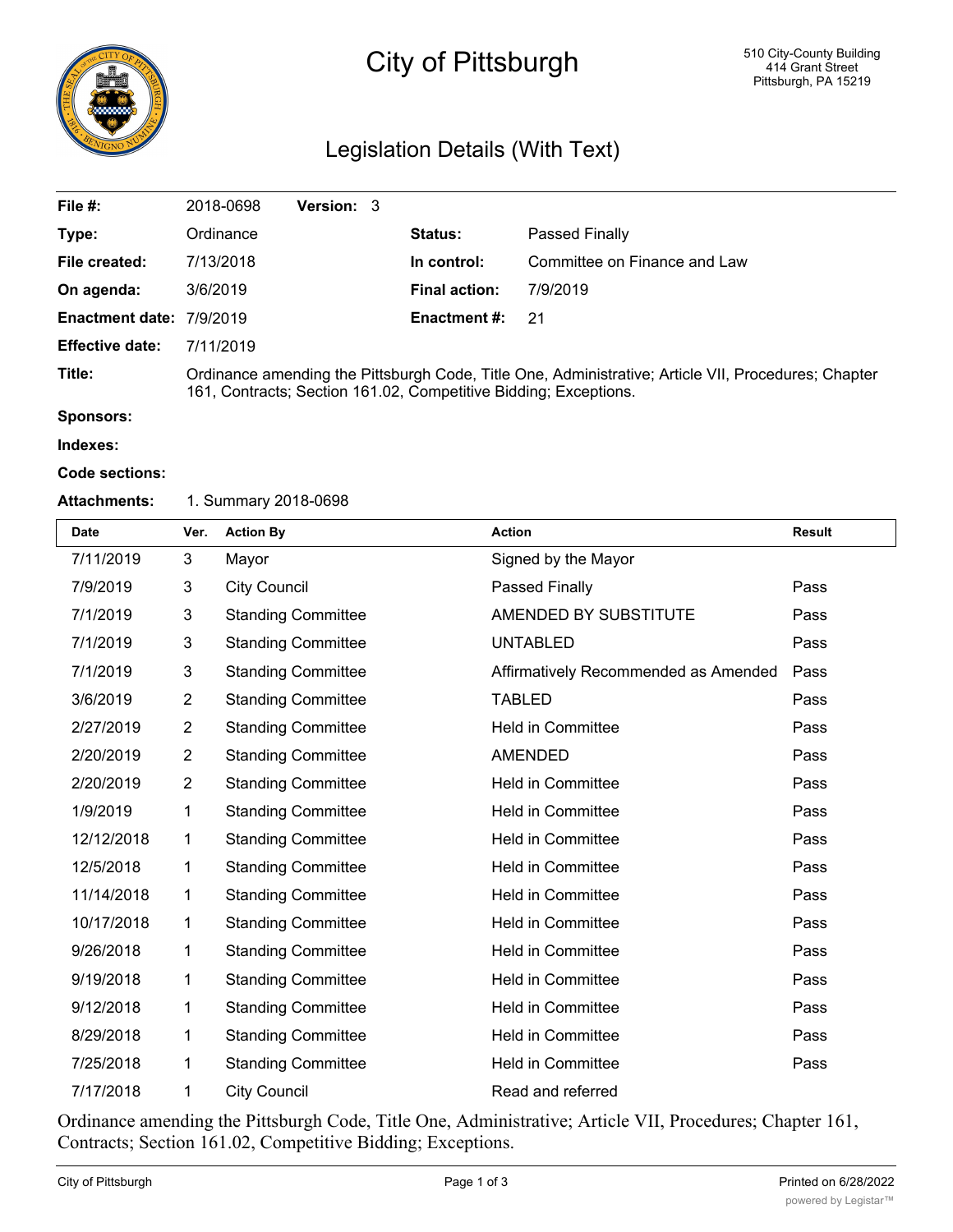## **The Council of the City of Pittsburgh hereby enacts as follows:**

**Section 1.** The Pittsburgh Code, Title One, Administrative; Article VII, Procedures; Chapter 161, Contracts; Section 161.02, Competitive Bidding; Exceptions is hereby supplemented as follows:

### **(f) In the case of tie bids from lowest bidder:**

**(1) If the goods or services for which there is a tie bid constitute one line item in a solicitation including multiple items, award may be made (at the discretion of the Office of Management and Budget) to the bidder awarded the remaining line items, in the interest of consistency and efficiency.**

**(2) If the goods or services to be purchased are subject to the conditions of Federal or State grant requirements, the applicable provisions of said grant will determine the method of award.**

**(3) If the conditions of neither (1) nor (2) above apply, and if price and all other evaluation criteria are determined to be equal among one or more firms submitting bids, award shall be determined by the following priority:**

**A. If only one of the tie bidders is a vendor located within the limits of Pittsburgh, Pennsylvania, that bidder will be awarded the bid.**

**B. If only one of the tie bidders is a vendor located within the limits of Allegheny County, Pennsylvania, that bidder will be awarded the bid.**

**C. If only one of the tie bidders is an in-state (Pennsylvania business) vendor, that bidder will be awarded the bid.**

**D. If the award cannot be determined by grant provisions, local, county or in-state priority, award will be made to the tie bidder who has received contracts with the City of a smaller total dollar value over the course of the year previous to award.**

**(g) Bid protests of contracts awarded under §161.02 or §161.02A for the purchase of commodities or services in excess of \$50,000 shall be submitted and responded to in accordance with the following requirements:**

**(1) General Requirements:**

- **A. All protests shall be in writing, dated, and state in detail each and every ground asserted for the protest. Each protest must cite the law, rule, local ordinance, procedure or bid provision on which the protest is based.**
- **B. Failure to file a protest within seven (7) working days shall waive all rights to protest.**
- **C. Protests shall be made to the Director of the Office of Management and Budget. The Office of Management and Budget shall notify the protester in writing of the decision regarding the protest.**
- **D. A person or entity filing a protest must render along with their written protest payment, a bid protest fee in the form of a certified check, cashier's check, attorney's trust account check or money order made payable to the City of Pittsburgh in the amount of \$250. Failure to render timely payment of the bid protest fee shall result in the protest being rejected and of no force and effect. In the event the protesting party ultimately prevails in the protest proceeding before the City, the bid protest fee will be returned to such party.**
- **(2) Protest of Bid Requirements: Protests based on the bid specifications or requirements must be received by the Director of the Office of Management and Budget no less than seven (7) working days prior to the deadline for submission of bids. Bidders who fail to protest by the deadline shall waive all rights to protest the bid based on specifications or requirements.**
- **(3) Protest of Non-responsive and Non-responsible Bidders:**
	- **A. If the Director of the Office of Management and Budget determines that the apparent lowest**